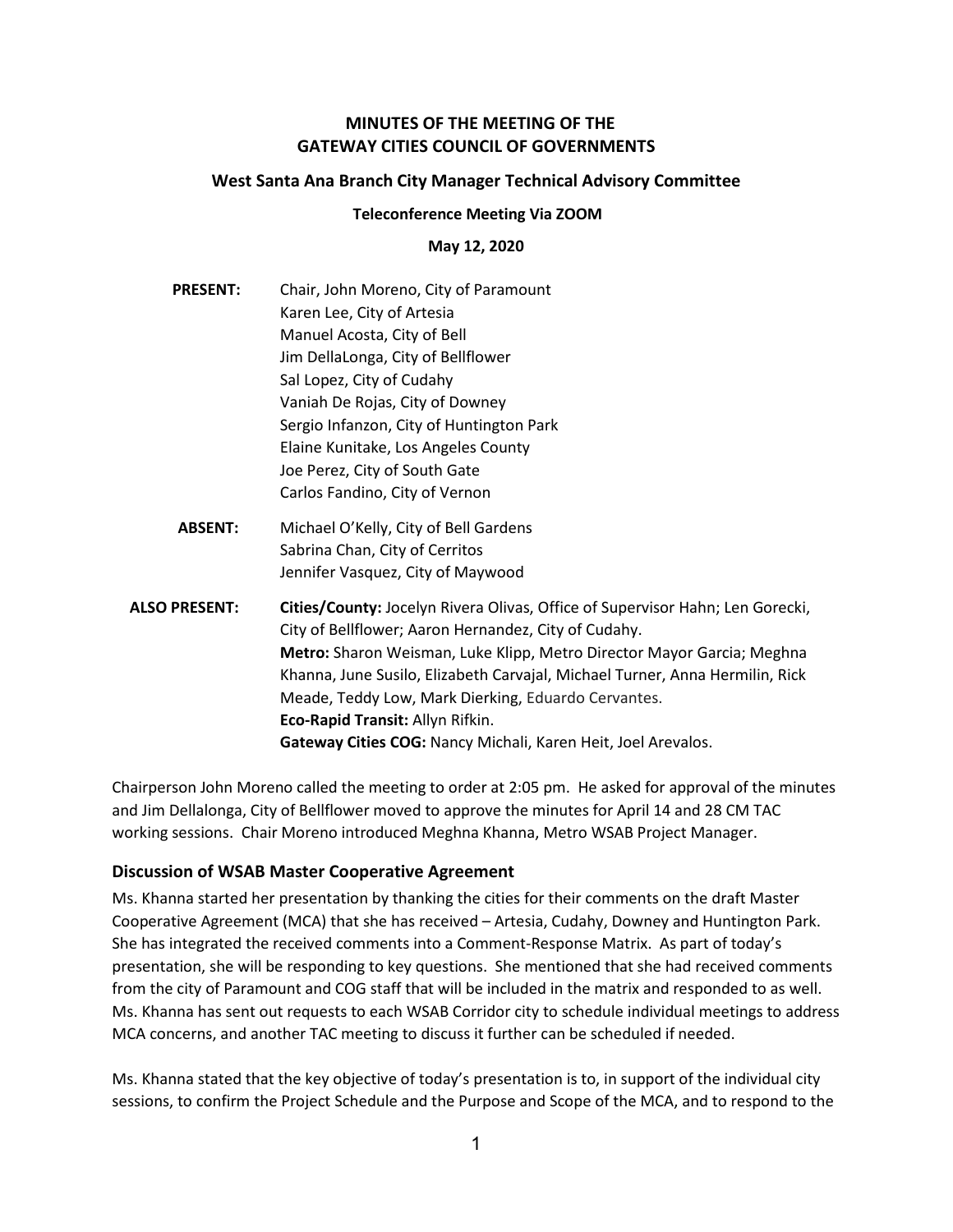initial city comments. She reviewed the Schedule for MCA Negotiations, including efforts that have been completed:

|           | Submit draft MCA for comment                   | April 2, 2020               |
|-----------|------------------------------------------------|-----------------------------|
| $\bullet$ | Cities to submit initial comments on draft MCA | April 27, 2020              |
| $\bullet$ | Cities to submit further comments on draft MCA | May 8, 2020                 |
| $\bullet$ | Bi-weekly group working sessions               | This session May 12, 2020** |
| $\bullet$ | Individual City sessions                       | May/June 2020               |
| $\bullet$ | Agree to terms*                                | August-October 2020         |
| $\bullet$ | Metro Board approves MCAs                      | September-November 2020     |
|           | Execute MCAs                                   | October-December 2020       |

*Minutes notes:* \*Agree to terms and City Councils approve MCAs; \*\*including sessions held on April 14 and 28.

Ms. Khanna then reviewed the Overall WSAB Project Schedule, which is as follows:

|           | • Draft EIS/R release                         | <b>Early 2021</b>          |
|-----------|-----------------------------------------------|----------------------------|
|           | Locally Preferred Alternative (LPA) selection | Mid 2021                   |
|           | <b>Final EIR Certification</b>                | Late 2021                  |
| $\bullet$ | Record of Decision (EIS)                      | Late 2021                  |
|           | P3 Request for Qualifications (RFQ)           | Following LPA selection    |
|           | P3 Request for Proposal (RFP)                 | <b>Following Final EIR</b> |
|           | Project groundbreaking                        | 2023                       |

Ms. Khanna reiterated that the key objective for today's presentation, before the individual city meetings was to provide:

- 1. Purpose and Scope of the MCA
- 2. WSAB Project Schedule
- 3. Initial responses to City comments.

## **Purpose and Scope of the MCA**

June Susilo explained that the MCA is an agreement outlining how a City and Metro will work together to deliver the WSAB Project. Signing of the MCA did not include any commitments to: Betterments, 3% Local Contribution, First/Last Mile projects, and Advanced Design issues. Advanced Design will result in refinement of project plans at the 30%, 60% and 90% levels of design.

Ms. Susilo stated that before signing the MCA, Metro and each City will agree on –

- Boundaries/Limits of the "City Portion" based on extent of the project alignment within a City as reflected on the 15% design plans sent to each City.
- List of City Standards, such as City civil standards, or LA County DPW, AASHTO, etc. to be reflected in project design.

*Minute notes:* LA County DPW – LA County Department of Public Works; and AASHTO – American Association of State Highway and Transportation Officials.

After signing the MCA, Ms. Susilo stated that Metro and each City will agree on the first Annual Work Plan identifying required City's review and support time. Based on the Annual Work Plan, she said that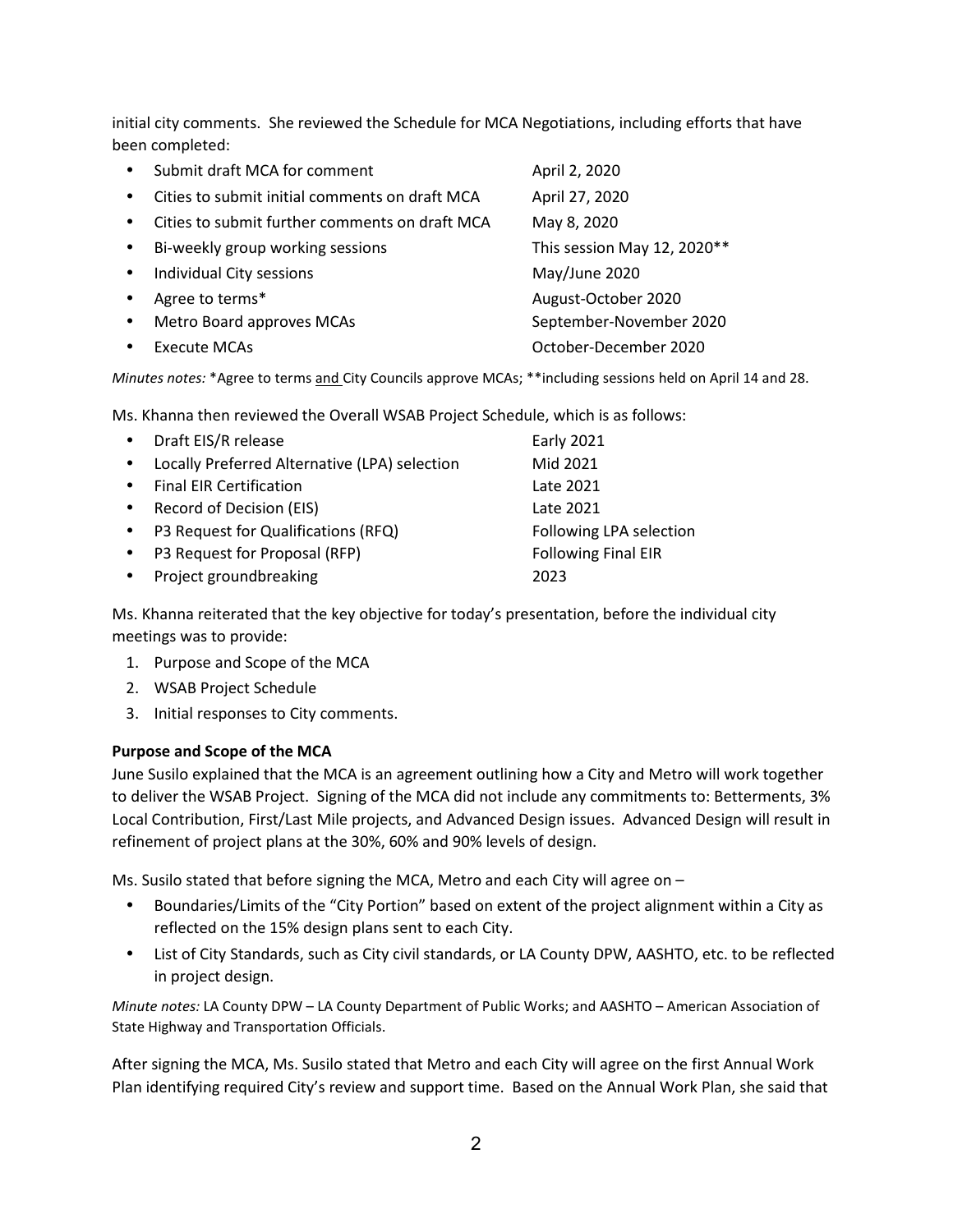required work orders will be identified and Metro's Form 60s completed based on the payment process identified in the MCA. With this in place, cities can confirm project city staffing and/or hire consultants. Ms. Susilo stated that Scope of Work Orders for City review and support time will occur during –

- Advance design efforts (30%, 60% and 90% levels) when Cities will be paid to review and approve the designs for rearrangements within the City's right-of-way; and
- Construction when Cities will provide inspection, permit and approval time during construction of rearrangements within the City's right-of-way.

## **WSAB Project Schedule**

Ms. Khanna then walked the TAC through the detailed project schedule delineating key project efforts.

**1. Environmental & Advanced Conceptual Engineering (ACE)** providing a 15% level of project design.

|    | • Key dates are:                                                                  |                          |
|----|-----------------------------------------------------------------------------------|--------------------------|
|    | - Draft EIR/EIS document for public review                                        | <b>Early 2021</b>        |
|    | - Selection of the Locally Preferred Alternative (LPA)                            | Mid-2021                 |
|    | - Final EIR/S document                                                            | Late 2021                |
|    | - Record of Decision (EIS)                                                        | Late 2021                |
|    | • Related efforts include:                                                        |                          |
|    | - Preparation of Urban Design Guide                                               | 2020-2021                |
|    | - First/Last Mile Plan with 30% design and cost estimates                         | Mid-2021-Late 2023       |
| 2. | <b>Design Review/Betterments</b>                                                  |                          |
|    | • Agree on City Limits and Standards                                              |                          |
|    | - Sign Master Cooperative Agreement                                               | December 2020            |
|    | • Design Review/Betterments Discussion/Support During Construction                |                          |
|    | - Agree on Betterments for Enabling Works Basis of Design                         | Mid 2021                 |
|    | - Agree on Betterments for P3 Project Scope Basis of Design                       | Early 2022               |
| 3. | <b>Enabling Works</b> including utilities, freight relocation and grade crossings |                          |
|    | • Engineering and Procurement                                                     |                          |
|    | - 30% level of design                                                             | <b>Early 2021</b>        |
|    | - 60%/Basis of Design                                                             | Mid 2021                 |
|    | - 90% level of design                                                             | Late 2021                |
|    | - 100% level of design                                                            | Early 2022               |
|    | • Enabling Works Construction                                                     | Early 2023 $\rightarrow$ |
| 4. | P3 Project Scope including rail system, stations and other elements               |                          |
|    | • Request for Qualifications (RFQ)                                                | Mid 2021                 |
|    | • Request for Proposals (RFP)                                                     | <b>Early 2022</b>        |
|    | • P3 Contractor On-Board                                                          | Late 2023                |
|    | . Initiate Design and Build Construction Work                                     | Late 2023 $\rightarrow$  |

Ms. Khanna emphasized the two project points when project betterments could be identified – first, during the definition of the Enabling Works Basis of Design anticipated to be completed in mid-2021; and then prior to completion of the P3 Project Scope of Basis of Design projected to be completed in early 2022.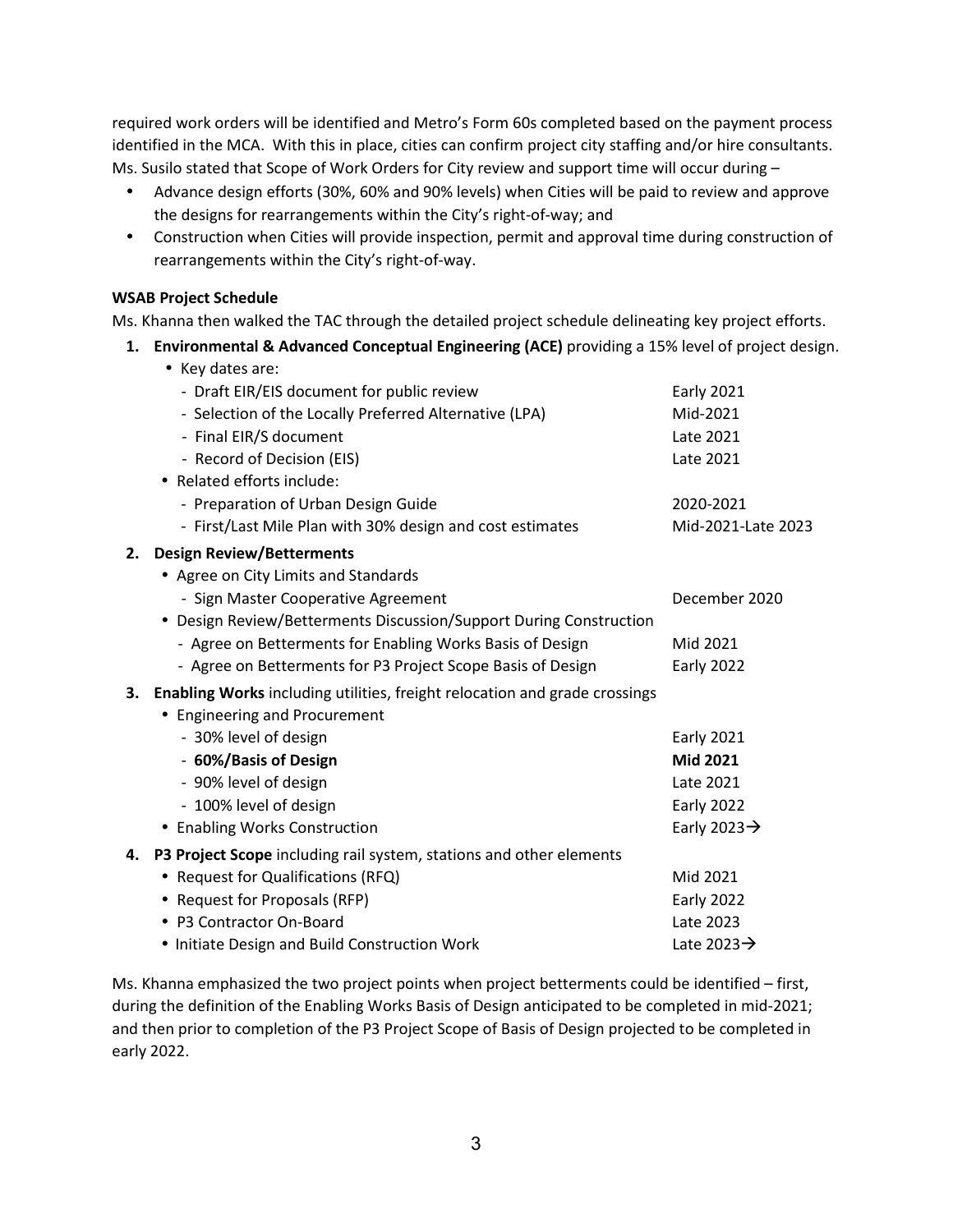#### **Initial Responses to City Comments**

Ms. Susilo and Ms. Khanna reviewed the initial responses to city comments on the draft MCA document focusing on questions that were asked by multiple cities or those that would have a significant project impact.

The first issue that Ms. Susilo spoke about regarded the question raised about Article 1.1(b) project description and requested a reference to the Initial Operating Segment (IOS) decision be added in the MCA, including references to possible provision of an interim terminus station(s). Ms. Susilo stated that the MCA addresses how the City and Metro will work together within each city's boundaries. The project alignment terminus does not change how the future rail work within each city's boundaries.

Ms. Khanna addressed the question about whether Metro will perform all of the project work? What were the deadlines for city review? She stated the baseline assumption is that Metro anticipates Metro contractors will perform all design and construction work. Metro rarely requests a city to perform design or construction; there are special occasions when it makes sense for a city to perform the work. In that case, Metro would prepare a work order for that specific effort.

Karen Lee, City of Artesia, asked whether the MCA refers to the "city" boundary or the "station area" boundary? Ms. Khanna replied that the MCA applied to enabling and construction work within the city boundaries.

Sergio Infanzon, City of Huntington Park, asked when the City was to receive the project documents. Ms. Khanna replied that the project design documents had been sent to the City, but she would be happy to resend them.

Leonard Gericke, City of Bellflower, asked about the duration of the MCA – is it a binding agreement through construction? What is the relationship between the MCA and identification and inclusion of betterments? Does it include a commitment to the 3% Local Contribution? Ms. Khanna replied that the MCA covers all project activities through construction. By signing the MCA, cities are not committing to betterments or First/Last Mile projects. The MCA establishes the process for incorporating future betterments and is an agreement to start the process. Design packages will be prepared for city review at the 30%, 60% and 90% level of design. The 3% local contribution will be a separate discussion and negotiation. The MCA outlines the process for identifying and paying for betterments. Ms. Susilo added that the 15% level of design plans were not at a level to feasibly discuss betterments and that later more detailed plans will provide a better basis to identify and design betterments. The MCA defines the betterment process and the forms required. The 3% Local Contribution will be negotiated with each city under a separate agreement.

Allyn Rifkin, Eco-Rapid Transit JPA, stated that he understood that a Non-Disclosure Agreement (NDA) must be signed by each city before receiving the documents; and asked if all of the cities have signed NDAs? Ms. Khanna replied that all cities with the exception of Artesia, Cudahy and South Gate have executed NDAs as of today. The City of Artesia submitted comments and requested revisions to the NDA.

Ms. Khanna concluded by restating that she will be sending messages to schedule individual meetings with each City. A full TAC discussion of key issues can be scheduled as needed. She affirmed the project schedule calls for Metro and the Cities to agree on the MCA terms in the months of August through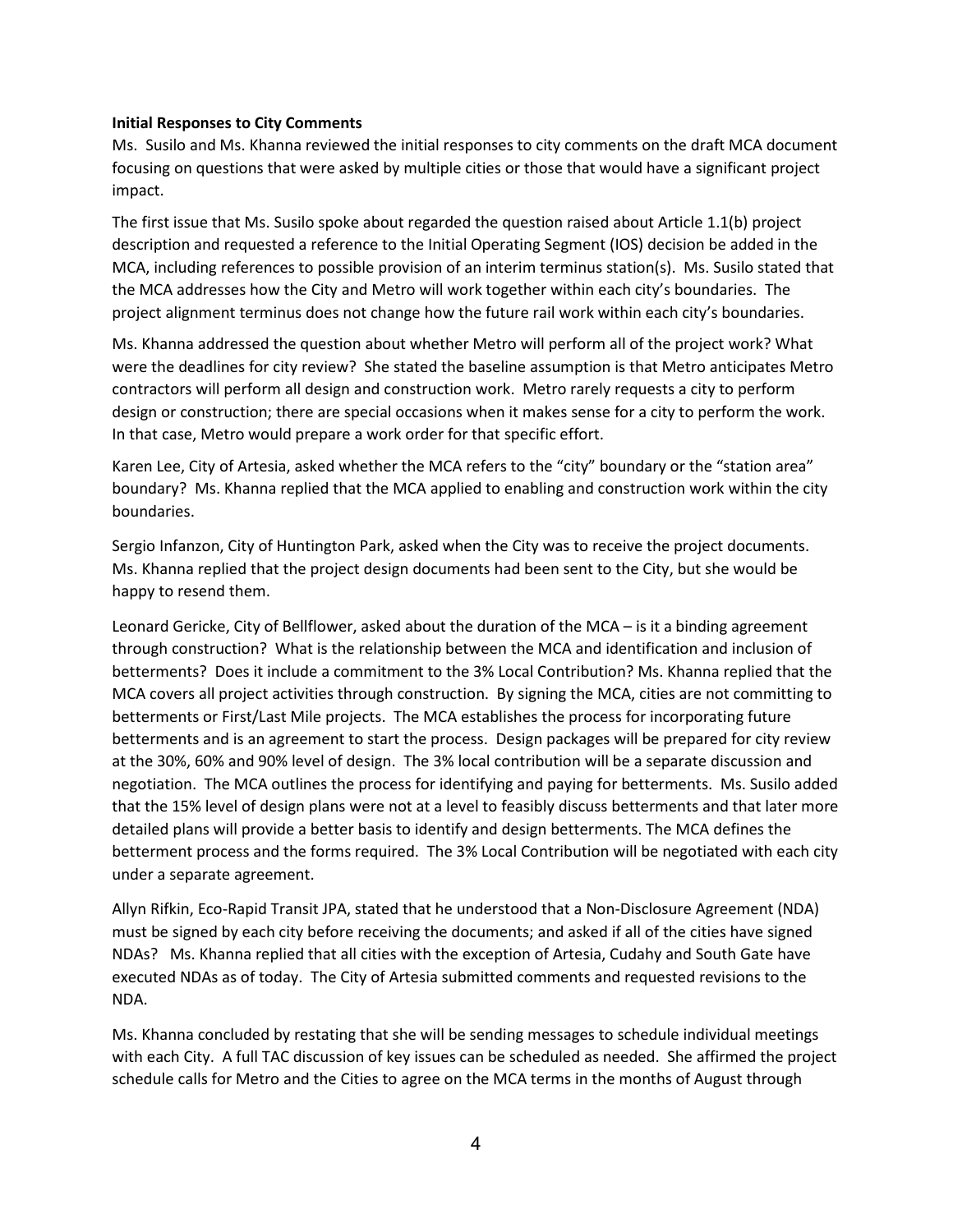October and sign the agreed-upon document October through December. The MCAs will be approved by the Metro Board during the September to November timeframe.

## **TAC Member Discussion**

Chair Moreno asked for any TAC member comments and received none.

# **Project Updates/Discussion Items**

## **Transit Oriented Development Strategic Implementation Plan (TOD SIP)**

Elizabeth Carvajal, LA Metro, Senior Director, Transit Oriented Communities, presented a current overview of Metro's Transit Oriented Development Strategic Implementation Plan funding opportunities. In October of 2019, the Metro Board approved Metro staff support for a three year Implementation Plan to:

- Conduct new planning studies related to the WSAB Transit Oriented Development Strategic Implementation Plan (TOD SIP) recommendations;
- To provide grant-matching funds to enable jurisdictions to pursue grant opportunities and provide the cash flow needed to take on typical grant reimbursement requirements; and
- To provide grant writing assistance to WSAB local jurisdictions.

Any activities funding within this Implementation Program must demonstrate a nexus with the six WSAB TOD SIP categories of activities outlined in the WSAB TOD SIP document: Governance; Equitable Development & Community Preservation; Transit Supportive Planning; Placemaking; Mobility, Access & Connectivity; and Sustainability & Resilience. Applicants can download the WSAB TOD SIP Implementation Program Description and Instructions, and Intake Forms at: metro.net/projects/todsip. An Eblast is being sent out today informing possible applicants of a revised submittal date for Intake Forms. The form submittal date has been extended form June 16, 2020 to Monday, August 31, 2020.

## **Union Pacific Railroad Negotiations**

Meghna Khanna introduced Rick Meade of LA Metro who is leading the negotiation efforts with the Union Pacific Railroad. The proposed WSAB alignment shares 10 miles of its alignment with freight rail operators. Four of the 10 miles of freight tracks-impacted alignment is owned by UP, and the remaining six miles are owned by the Ports of Long Beach and Los Angeles. In addition to the UP ownership of the Wilmington, Alhambra and La Habra subdivisions, UP has operating rights along the Ports-owned section. Currently, Metro is in the preliminary stage of negotiations as UP and Metro identify technical, construction, and operational concerns. There have not been any real estate or track-related discussions yet. Due to COVID-19 precautions, an initial in-person meeting has been delayed until the end of May or early June.

Sergio Infanzon, City of Huntington Park, asked if UP could delay the start of WSAB project construction? Mr. Meade responded that while UP has different concerns and a unique approach, Metro and UP have a good working relationship. Decisions are run through their Omaha corporate headquarters which does add time to the process.

Chairperson Moreno offered Metro assistance with UP negotiations as the City has experience working with UP.